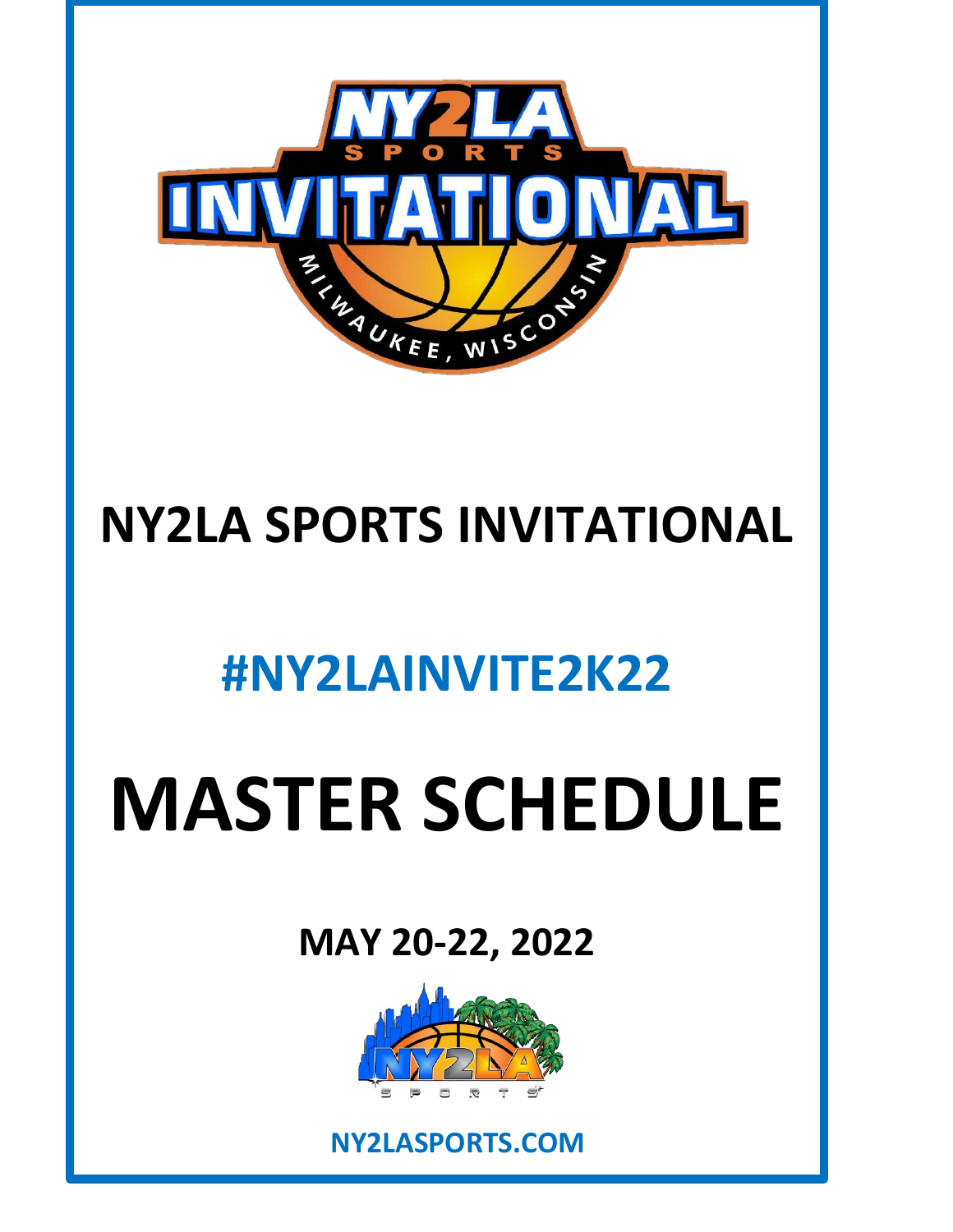

## **NY2LA SPORTS INVITATIONAL FRIDAY MAY 20, 2022 MASTER SCHEDULE NY2LASPORTS.COM**



|             | HOMESTEAD H.S. |                   |  |                   |  |                |  |                   |  |                |  |                   |  |
|-------------|----------------|-------------------|--|-------------------|--|----------------|--|-------------------|--|----------------|--|-------------------|--|
| <b>TIME</b> |                | <b>COURT 1</b>    |  | <b>COURT 2</b>    |  | <b>COURT 3</b> |  | <b>COURT 4</b>    |  | <b>COURT 5</b> |  | <b>COURT 6</b>    |  |
| 5:30 PM     |                | <b>16U Game F</b> |  | 17U Game G        |  | 16U Game I     |  | 16U Game L        |  | 17U Game E     |  | <b>16U Game E</b> |  |
| 6:30 PM     |                | 17U Game J        |  | 17U Game H        |  | 17U Game O     |  | 16U Game K        |  | 16U Game A     |  | 17U Game I        |  |
| 7:30 PM     |                | 16U Game H        |  | 17U Game K        |  | 16U Game C     |  | 17U Game L        |  | 17U Game B     |  | 15U Game A        |  |
| 8:30 PM     |                | 16U Game J        |  | 17U Game C        |  | 17U Game F     |  | <b>16U Game M</b> |  | 17U Game A     |  | 17U Game P        |  |
| 9:30 PM     |                | 16U Game G        |  | <b>16U Game B</b> |  | 17U Game M     |  | 16U Game D        |  | 17U Game D     |  | 17U Game N        |  |

**5:30 PM 16U Game F 17U Game G 16U Game I 16U Game L 17U Game E 16U Game E Homestead High School 6:30 PM 17U Game J 17U Game H 17U Game O 16U Game K 16U Game A 17U Game I 5000 W. Mequon Rd**  $M$ equon, WI 53092

|         | <b>AP-THE FACILITY</b> |            |
|---------|------------------------|------------|
| COURT 1 | COURT <sub>2</sub>     | <b>COU</b> |

| TIME    | <b>COURT 1</b> | <b>COURT 2</b> |  | <b>COURT 3</b>      |                        | 13U/7th    |
|---------|----------------|----------------|--|---------------------|------------------------|------------|
| 5:30 PM | 15U Game I     | 15U Game J     |  | 15U Game K          | <b>AP-The Facility</b> | 14U/8th    |
| 6:30 PM | 15U Game L     | 15U Game E     |  | <b>15U Game M I</b> | 10725 Executive Ct     | 15U        |
| 7:30 PM | 15U Game F     | 16U Game O     |  | <b>16U Game N</b>   | Meguon, WI 53092       | <b>16U</b> |
| 8:30 PM | 15U Game G     | 15U Game H     |  | 15U Game N          |                        | <b>17U</b> |
| 9:30 PM | 15U Game C     | 15U Game B     |  | 15U Game D          |                        |            |

| 13U/7th |  |
|---------|--|
| 14U/8th |  |
| 15U     |  |
| 16U     |  |
| 17U     |  |

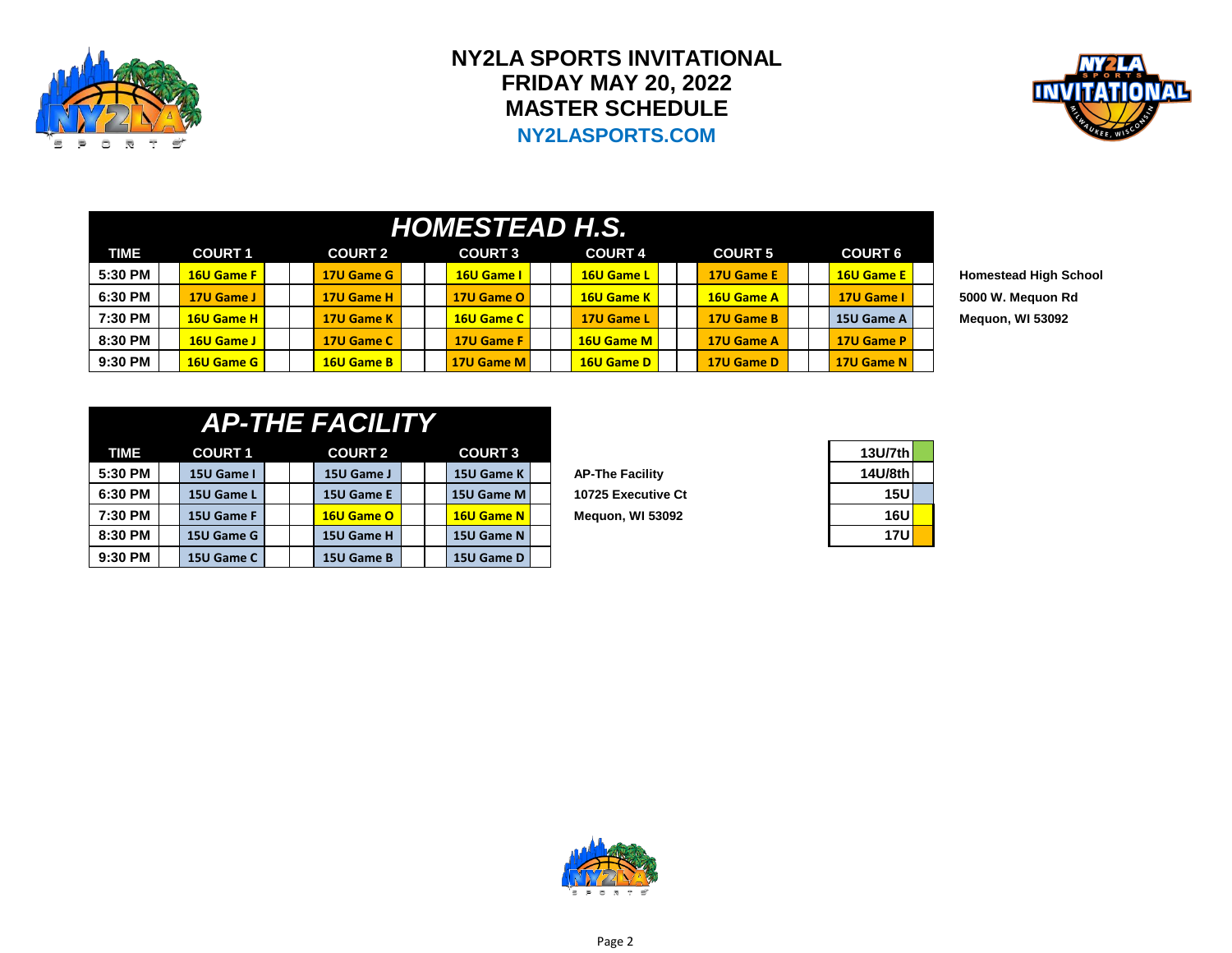

### **NY2LA SPORTS INVITATIONAL SATURDAY MAY 21, 2022 MASTER SCHEDULE NY2LASPORTS.COM**



#### **TIME COURT 1 COURT 2 COURT 3 COURT 4 COURT 5 COURT 6 9:00 AM 16U Playoff 1 16U Playoff 2 16U Playoff 3 16U Playoff 4 16U Playoff 7 16U Playoff 8 10:00 AM 16U Playoff 5 16U Playoff 6 16U Playoff 9 16U Playoff 10 16U Playoff 11 16U Playoff 12 Homestead High School 11:00 AM 15U Playoff 1 15U Playoff 2 15U Playoff 3 15U Playoff 4 16U Playoff 13 16U Playoff 14 5000 W. Mequon Rd 12:00 PM 15U Playoff 7 15U Playoff 8 15U Playoff 9 15U Playoff 10 15U Playoff 5 15U Playoff 6 Mequon, WI 53092 1:00 PM 15U Playoff 11 17U Playoff 2 17U Playoff 3 15U Playoff 12 17U Playoff 1 17U Playoff 4 2:00 PM 17U Playoff 6 17U Playoff 9 17U Playoff 12 17U Playoff 7 17U Playoff 8 17U Playoff 5 3:00 PM 17U Playoff 10 17U Playoff 13 17U Playoff 14 17U Playoff 11 17U Playoff 16 17U Playoff 15 13U/7th 4:00 PM 16U Playoff 16 16U Playoff 19 16U Playoff 20 16U Playoff 17 16U Playoff 15 16U Playoff 22 14U/8th 5:00 PM 16U Playoff 18 15U Playoff 17 15U Playoff 20 16U Playoff 21 15U Playoff 13 15U Playoff 16 15U 6:00 PM 15U Playoff 14 17U Playoff 19 17U Playoff 20 15U Playoff 15 17U Playoff 17 17U Playoff 18 16U 7:00 PM 15U Playoff 18 17U Playoff 23 17U Playoff 24 15U Playoff 19 17U Playoff 21 17U Playoff 22 17U 8:00 PM 16U Playoff 30 16U Playoff 33 16U Playoff 34 16U Playoff 37 17U Playoff 32 17U Playoff 33 9:00 PM 17U Playoff 36 17U Playoff 37 17U Playoff 39 17U Playoff 38 17U Playoff 35 17U Playoff 34** *HOMESTEAD H.S.*

| 13U/7th    |  |
|------------|--|
| 14U/8th    |  |
| <b>15U</b> |  |
| 16U        |  |
| 17U        |  |

|             |                |  | <b>AP-THE FACILITY</b>                |  |                |  |
|-------------|----------------|--|---------------------------------------|--|----------------|--|
| <b>TIME</b> | <b>COURT 1</b> |  | <b>COURT 2</b>                        |  | <b>COURT 3</b> |  |
| 8:00 AM     | 13U B2 vs. B3  |  | 13U C <sub>2</sub> vs. C <sub>3</sub> |  | 13U D2 vs. D3  |  |
| 9:00 AM     | 13U A2 vs. A3  |  | 14U Game G                            |  | 14U Game E     |  |
| 10:00 AM    | 14U Game H     |  | 14U Game D                            |  | 14U Game C     |  |
| 11:00 AM    | 14U Game F     |  | 14U Game A                            |  | 14U Game B     |  |
| 12:00 PM    | 13U B1 vs. B3  |  | 13U A1 vs. A3                         |  | 13U D1 vs. D3  |  |
| 1:00 PM     | 13U C1 vs. C3  |  | 14U Playoff 8                         |  | 14U Playoff 3  |  |
| 2:00 PM     | 14U Playoff 5  |  | 14U Playoff 4                         |  | 14U Playoff 6  |  |
| 3:00 PM     | 14U Playoff 2  |  | 14U Playoff 1                         |  | 14U Playoff 7  |  |
| 4:00 PM     | 13U D1 vs. D2  |  | 13U A1 vs. A2                         |  | 13U B1 vs. B2  |  |
| 5:00 PM     | 13U C1 vs. C2  |  | 15U Playoff 30                        |  | 15U Playoff 33 |  |
| 6:00 PM     | 15U Playoff 29 |  | 16U Playoff 31                        |  | 16U Playoff 35 |  |
| 7:00 PM     | 13U Playoff 1  |  | 16U Playoff 32                        |  | 13U Playoff 2  |  |
| 8:00 PM     | 15U Playoff 31 |  | 16U Playoff 36                        |  | 15U Playoff 28 |  |
| $9:00$ PM   | 15U Playoff 32 |  | 15U Playoff 34                        |  | 15U Playoff 35 |  |

**11:00 AM 14U Game F 14U Game A 14U Game B AP-The Facility**

**10725 Executive Ct** 

 $Mequon, W1 53092$ 



Page 3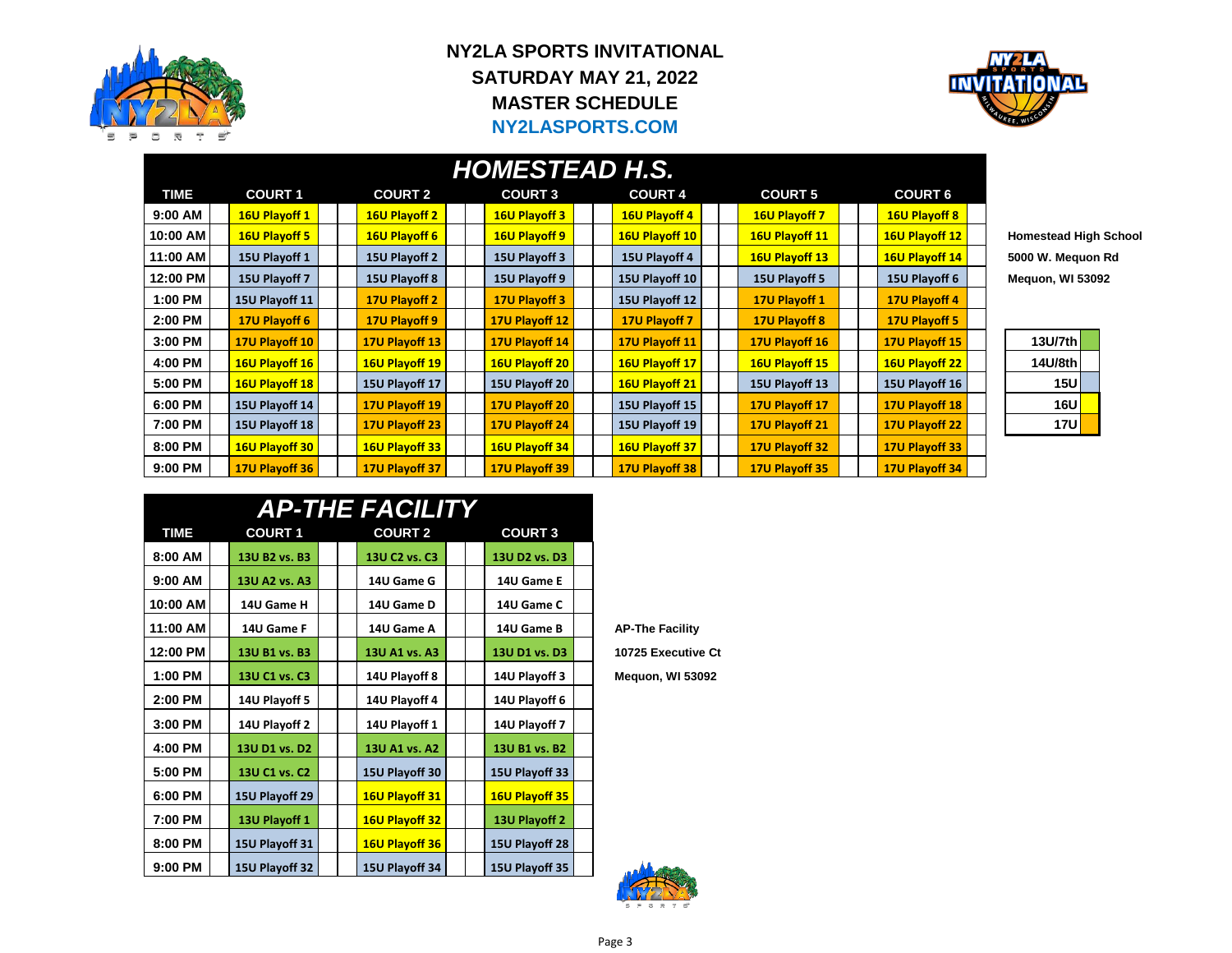

## **NY2LA SPORTS INVITATIONAL SUNDAY MAY 22, 2022 MASTER SCHEDULE NY2LASPORTS.COM**



|             | <b>HOMESTEAD H.S.</b> |  |                       |  |                |  |                |  |                |  |                |                         |  |  |  |
|-------------|-----------------------|--|-----------------------|--|----------------|--|----------------|--|----------------|--|----------------|-------------------------|--|--|--|
| <b>TIME</b> | <b>COURT 1</b>        |  | <b>COURT 2</b>        |  | <b>COURT 3</b> |  | <b>COURT 4</b> |  | <b>COURT 5</b> |  | <b>COURT 6</b> |                         |  |  |  |
| 8:00 AM     | 16U Playoff 40        |  | 16U Playoff 38        |  | 16U Playoff 39 |  | 16U Playoff 41 |  | 15U Playoff 22 |  | 15U Playoff 23 | <b>Homestead High S</b> |  |  |  |
| 9:00 AM     | 15U Playoff 36        |  | <b>16U Playoff 23</b> |  | 16U Playoff 24 |  | 15U Playoff 37 |  | 15U Playoff 21 |  | 15U Playoff 24 | 5000 W. Meguon R        |  |  |  |
| 10:00 AM    | 15U Playoff 38        |  | <b>16U Playoff 25</b> |  | 16U Playoff 26 |  | 15U Playoff 39 |  | 17U Playoff 25 |  | 17U Playoff 26 | Meguon, WI 53092        |  |  |  |
| 11:00 AM    | 17U Playoff 41        |  | 17U Playoff 40        |  | 17U Playoff 43 |  | 17U Playoff 42 |  | 17U Playoff 28 |  | 17U Playoff 27 |                         |  |  |  |
| 12:00 PM    | 15U Playoff 40        |  | 16U Playoff 42        |  | 16U Playoff 43 |  | 15U Playoff 41 |  | 15U Playoff 25 |  | 15U Playoff 26 |                         |  |  |  |
| 1:00 PM     | 14U Playoff 13        |  | 17U Playoff 44        |  | 17U Playoff 45 |  | 14U Playoff 14 |  | 16U Playoff 27 |  | 16U Playoff 28 |                         |  |  |  |
| 2:00 PM     | 13U Playoff 9         |  | 15U Gold Champ        |  | 16U Gold Champ |  | 13U Playoff 10 |  | 17U Playoff 29 |  | 17U Playoff 30 |                         |  |  |  |
| 3:00 PM     |                       |  | 14U Plat Champ        |  | 17U Gold Champ |  | 14U Gold Champ |  | 16U Plat Champ |  | 15U Plat Champ |                         |  |  |  |
| 4:00 PM     |                       |  |                       |  |                |  |                |  | 17U Plat Champ |  | 13U Plat Champ |                         |  |  |  |

 $H$ omestead High School **9:00 AM 15U Playoff 36 16U Playoff 23 16U Playoff 24 15U Playoff 37 15U Playoff 21 15U Playoff 24 5000 W. Mequon Rd**

|          |                | <b>AP-THE FACILITY</b> |                |                        |            |
|----------|----------------|------------------------|----------------|------------------------|------------|
| TIME     | <b>COURT 1</b> | <b>COURT 2</b>         | <b>COURT 3</b> |                        | 13U/7th    |
| 8:00 AM  | 14U Playoff 16 | 13U Playoff 4          | 13U Playoff 3  | <b>AP-The Facility</b> | 14U/8th    |
| 9:00 AM  | 14U Playoff 17 | 14U Playoff 18         | 14U Playoff 19 | 10725 Executive Ct     | 15U        |
| 10:00 AM | 14U Playoff 10 | 14U Playoff 9          | 14U Playoff 12 | Mequon, WI 53092       | <b>16U</b> |
| 11:00 AM | 13U Playoff 5  | 14U Playoff 11         | 13U Playoff 6  |                        | <b>17U</b> |
| 12:00 PM | 13U Playoff 8  | 14U Playoff 20         | 13U Playoff 7  |                        |            |
| 1:00 PM  |                | 14U Playoff 21         |                |                        |            |

| 13U/7th |  |
|---------|--|
| 14U/8th |  |
| 15U     |  |
| 16U     |  |
| 17U     |  |

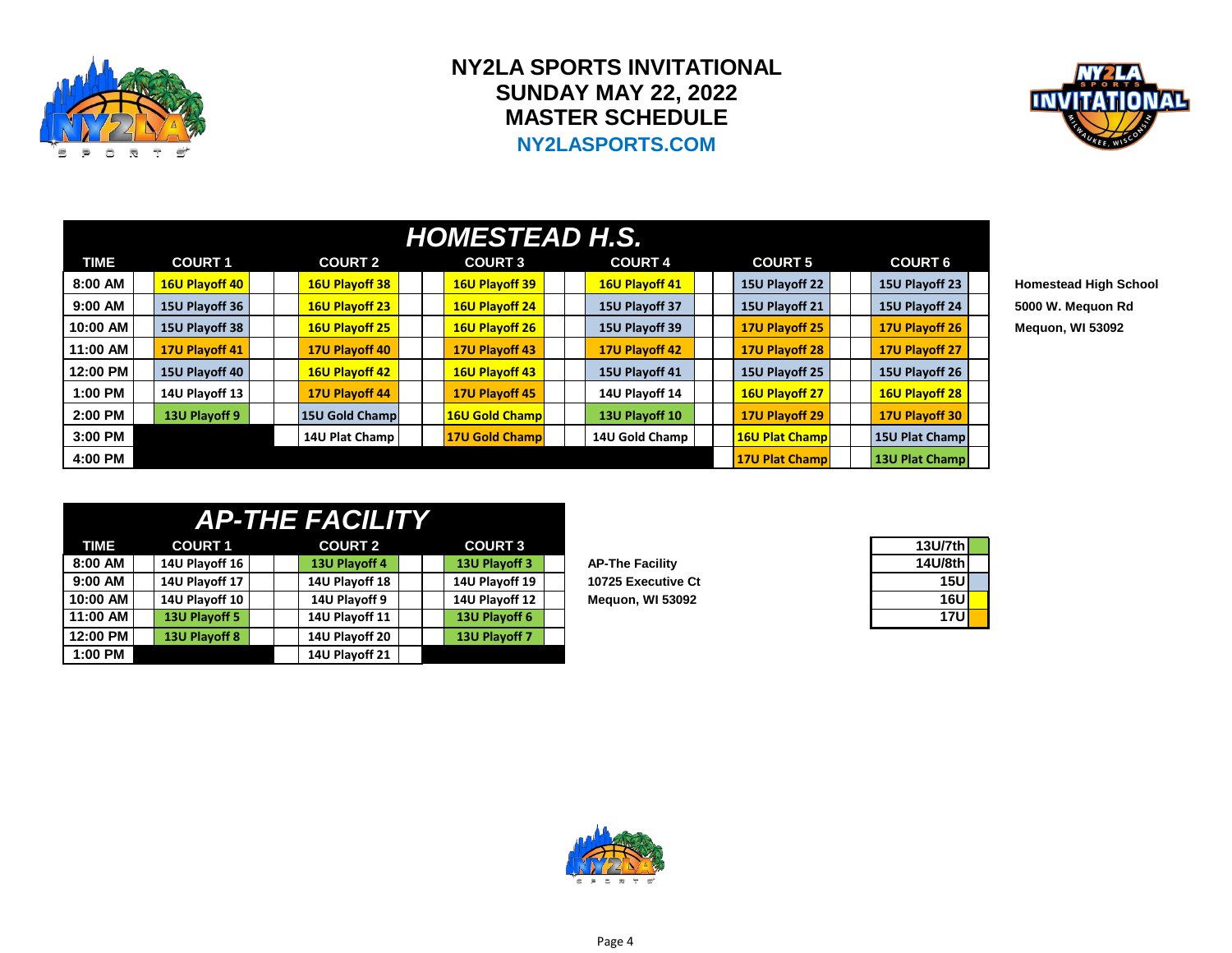

# **NY2LA SPORTS INVITATIONAL MAY 20-22, 2022 17U OPENING ROUND GAMES**



#### **TEAMS LISTED SECOND ARE THE HOME TEAM AND WEAR WHITE UNIFORMS**

|               | <b>TEAM NAME</b>              |           | <b>TEAM NAME</b>         | <b>DATE LOCATION</b>     | <b>TIME</b> | CT#            | <b>SCORE</b> |
|---------------|-------------------------------|-----------|--------------------------|--------------------------|-------------|----------------|--------------|
| <b>GAME A</b> | Phenom U-Team Herro EYBL      | ٧S        | 94 Feet Elite            | <b>5.20.22 HOMESTEAD</b> | 8:30 PM     | 5              | 69-39        |
| <b>GAME B</b> | Phenom U-Team Herro 2024 EYBL | <b>VS</b> | Chicago Lockdown         | 5.20.22 HOMESTEAD        | 7:30 PM     | 5              | 68-42        |
| <b>GAME C</b> | <b>MTXE Jannsen</b>           | ٧S        | <b>Michigan Warriors</b> | 5.20.22 HOMESTEAD        | 8:30 PM     | $\mathbf{2}$   | 61-49        |
| <b>GAME D</b> | Chapman BB McCabe             | ٧S        | <b>Peak Vision Elite</b> | 5.20.22 HOMESTEAD        | 9:30 PM     | 5              | 53-29        |
| <b>GAME E</b> | <b>Movement Hoops</b>         | VS        | <b>ABC Young Lions</b>   | 5.20.22 HOMESTEAD        | 5:30 PM     | 5              | 62-28        |
| <b>GAME F</b> | WI Swing Bredesen             | ٧S        | Ronnie Fields Elite      | <b>5.20.22 HOMESTEAD</b> | 8:30 PM     | 3              | 57-36        |
| <b>GAME G</b> | Pro Lane Team Herro           | ٧S        | <b>CBA North Academy</b> | 5.20.22 HOMESTEAD        | 5:30 PM     | $\overline{2}$ | $72 - 52$    |
| <b>GAME H</b> | MidPro Academy East           | ٧S        | WI Swing Lindberg        | 5.20.22 HOMESTEAD        | 6:30 PM     | $\mathbf{2}$   | 66-34        |
| <b>GAME I</b> | <b>WI Dynasty Singleton</b>   | <b>VS</b> | Team Supreme             | 5.20.22 HOMESTEAD        | 6:30 PM     | 6              | $15 - 0$     |
| <b>GAME J</b> | All In Athletics Kay Blue     | ٧S        | WI Swing Kunde           | 5.20.22 HOMESTEAD        | 6:30 PM     | 1.             | $27 - 78$    |
| <b>GAME K</b> | <b>WI Swing Odegaard</b>      | <b>VS</b> | MidPro Academy West      | 5.20.22 HOMESTEAD        | 7:30 PM     | $\mathbf{2}$   | 41-55        |
| <b>GAMEL</b>  | Midwest Wildcats Williams     | <b>VS</b> | WI Swing Kloskey         | 5.20.22 HOMESTEAD        | 7:30 PM     | 4              | 47-55        |
| <b>GAME M</b> | Cream City Chosen             | ٧S        | Pride Roc                | <b>5.20.22 HOMESTEAD</b> | 9:30 PM     | 3              | 47-53        |
| <b>GAME N</b> | 24 Up: Frami                  | ٧S        | Grind Family Chicago     | 5.20.22 HOMESTEAD        | 9:30 PM     | 6              | 42-62        |
| <b>GAME O</b> | <b>WI Blizzard Hawley</b>     | ٧S        | <b>E2E Elite</b>         | 5.20.22 HOMESTEAD        | 6:30 PM     | 3              | $52 - 44$    |
| <b>GAME P</b> | Chapman BB Elite              | <b>VS</b> | The NS Xpress            | 5.20.22 HOMESTEAD        | 8:30 PM     | 6              | $52 - 21$    |

#### **GAMES A-P: ALL TEAMS WILL BE SEEDED IN BRACKETS (SEE 17U PLAT/GOLD BRACKETS)**

#### **HOMESTEAD HIGH SCHOOL - 5000 W. MEQUON RD, MEQUON, WI 53097** NOW NOT MY2LASPORTS.COM **AP-THE FACILITY - 10725 EXECUTIVE CT, MEQUON, WI 53092 WE CONTROLLY A REPORTS AND A REPORT SERVICE OF A REPORT SERVICE FACILITIES: SOCIAL/WEB:**

**#NY2LAINVITE2K22**

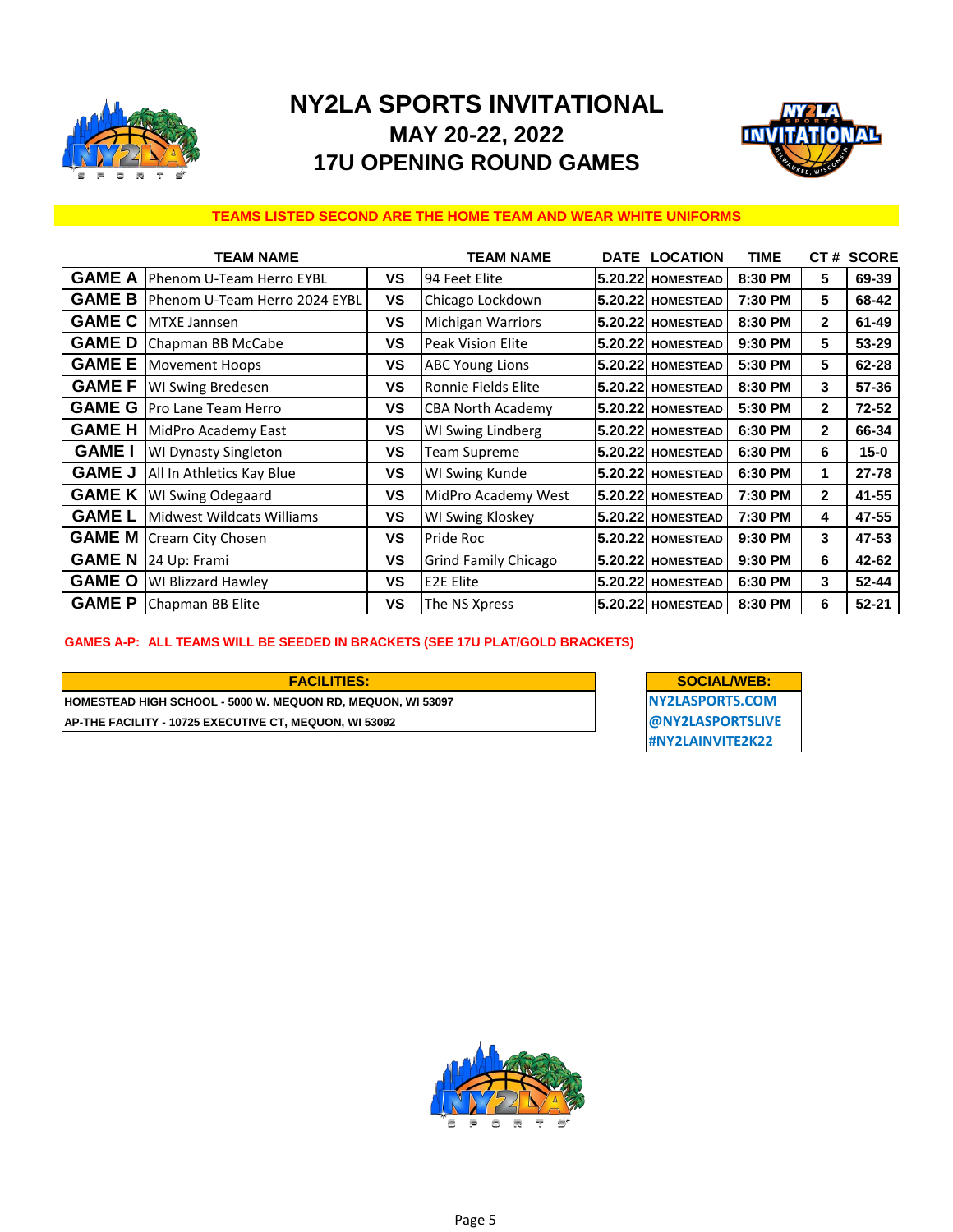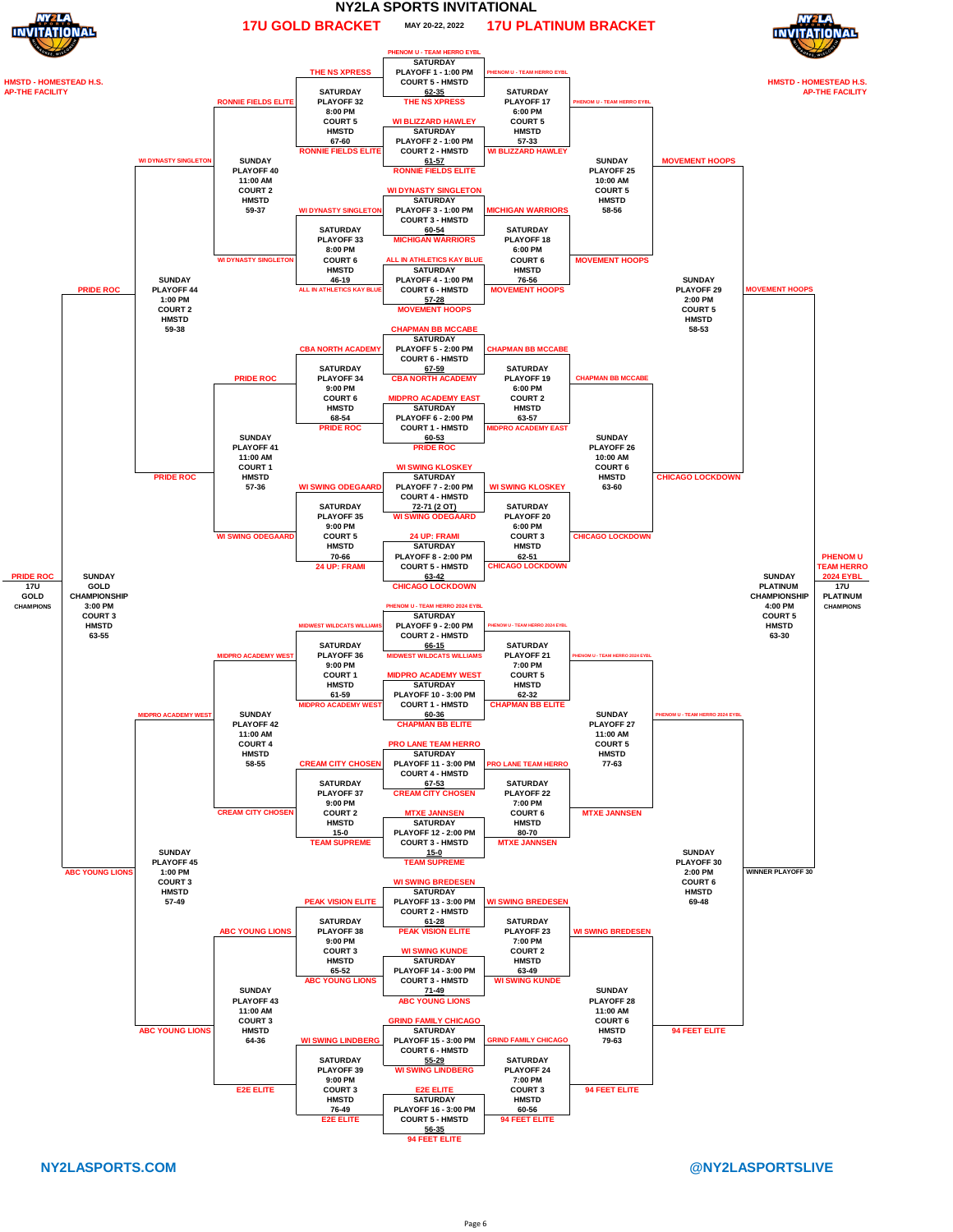

# **NY2LA SPORTS INVITATIONAL MAY 20-22, 2022 16U OPENING ROUND GAMES**



#### **TEAMS LISTED SECOND ARE THE HOME TEAM AND WEAR WHITE UNIFORMS**

|               | <b>TEAM NAME</b>                |           | <b>TEAM NAME</b>         | <b>DATE</b> | <b>LOCATION</b>         | <b>TIME</b> | CT#          | <b>SCORE</b> |
|---------------|---------------------------------|-----------|--------------------------|-------------|-------------------------|-------------|--------------|--------------|
| <b>GAME A</b> | Power 5                         | VS        | Chapman BB Gold Elite    | 5.20.22     | <b>HOMESTEAD</b>        | 6:30 PM     | 5            | 64-68        |
| <b>GAME B</b> | 194 Feet Elite                  | ٧S        | <b>MN Magic Gold</b>     | 5.20.22     | <b>HOMESTEAD</b>        | 9:30 PM     | 2            | 46-31        |
| <b>GAME C</b> | <b>MTXE Fisher</b>              | ٧S        | Epic Hoopz National      | 5.20.22     | <b>HOMESTEAD</b>        | 7:30 PM     | 3            | 58-51        |
| <b>GAMED</b>  | <b>WI Swing Bredesen</b>        | VS        | <b>Michigan Warriors</b> | 5.20.22     | <b>HOMESTEAD</b>        | 9:30 PM     | 4            | 54-44        |
|               | <b>GAME E</b> CBA North Academy | <b>VS</b> | <b>ABC Young Lions</b>   | 5.20.22     | <b>HOMESTEAD</b>        | 5:30 PM     | 6            | 55-43        |
| <b>GAME F</b> | Closed Gyms WI                  | VS        | Chapman BB Black Elite   | 5.20.22     | <b>HOMESTEAD</b>        | 5:30 PM     | 1            | 32-52        |
| <b>GAME G</b> | All Ohio Cleveland              | VS        | MidPro Academy           | 5.20.22     | <b>HOMESTEAD</b>        | 9:30 PM     | 1            | 60-44        |
| <b>GAME H</b> | Chicago Lockdown                | <b>VS</b> | WI Playground            | 5.20.22     | <b>HOMESTEAD</b>        | 7:30 PM     | 1            | 68-32        |
| <b>GAME</b>   | WI Swing Kunde                  | VS        | Chapman BB Black         | 5.20.22     | <b>HOMESTEAD</b>        | 5:30 PM     | 3            | 72-77        |
| <b>GAME J</b> | <b>Madison Spartans Black</b>   | VS        | <b>Midwest Wildcats</b>  | 5.20.22     | <b>HOMESTEAD</b>        | 8:30 PM     | 1            | $51 - 39$    |
| <b>GAME K</b> | Lakers Youth                    | ٧S        | WI Swing Brown           | 5.20.22     | <b>HOMESTEAD</b>        | 6:30 PM     | 4            | $61 - 45$    |
| <b>GAME L</b> | Milwaukee Trail Blazers         | VS        | <b>WI Swing Kloskey</b>  | 5.20.22     | <b>HOMESTEAD</b>        | 5:30 PM     | 4            | 92-33        |
| <b>GAME M</b> | Paradise                        | ٧S        | Chicago Lockdown Jones   | 5.20.22     | <b>HOMESTEAD</b>        | 8:30 PM     | 4            | 83-32        |
| <b>GAMEN</b>  | <b>Pride Roc</b>                | VS        | WI Swing Odegaard        |             | 5.20.22 AP-THE FACILITY | 7:30 PM     | 3            | 54-31        |
| <b>GAME O</b> | <b>Madison Spartans Red</b>     | <b>VS</b> | Epic Hoopz Regional      |             | 5.20.22 AP-THE FACILITY | 7:30 PM     | $\mathbf{2}$ | 56-48        |

#### **GAMES A-O: ALL TEAMS WILL BE SEEDED IN BRACKETS (SEE 16U PLAT/GOLD BRACKETS)**

#### **HOMESTEAD HIGH SCHOOL - 5000 W. MEQUON RD, MEQUON, WI 53097 NY2LASPORTS.COM FACILITIES: SOCIAL/WEB:**

**AP-THE FACILITY - 10725 EXECUTIVE CT, MEQUON, WI 53092 @NY2LASPORTSLIVE #NY2LAINVITE2K22**

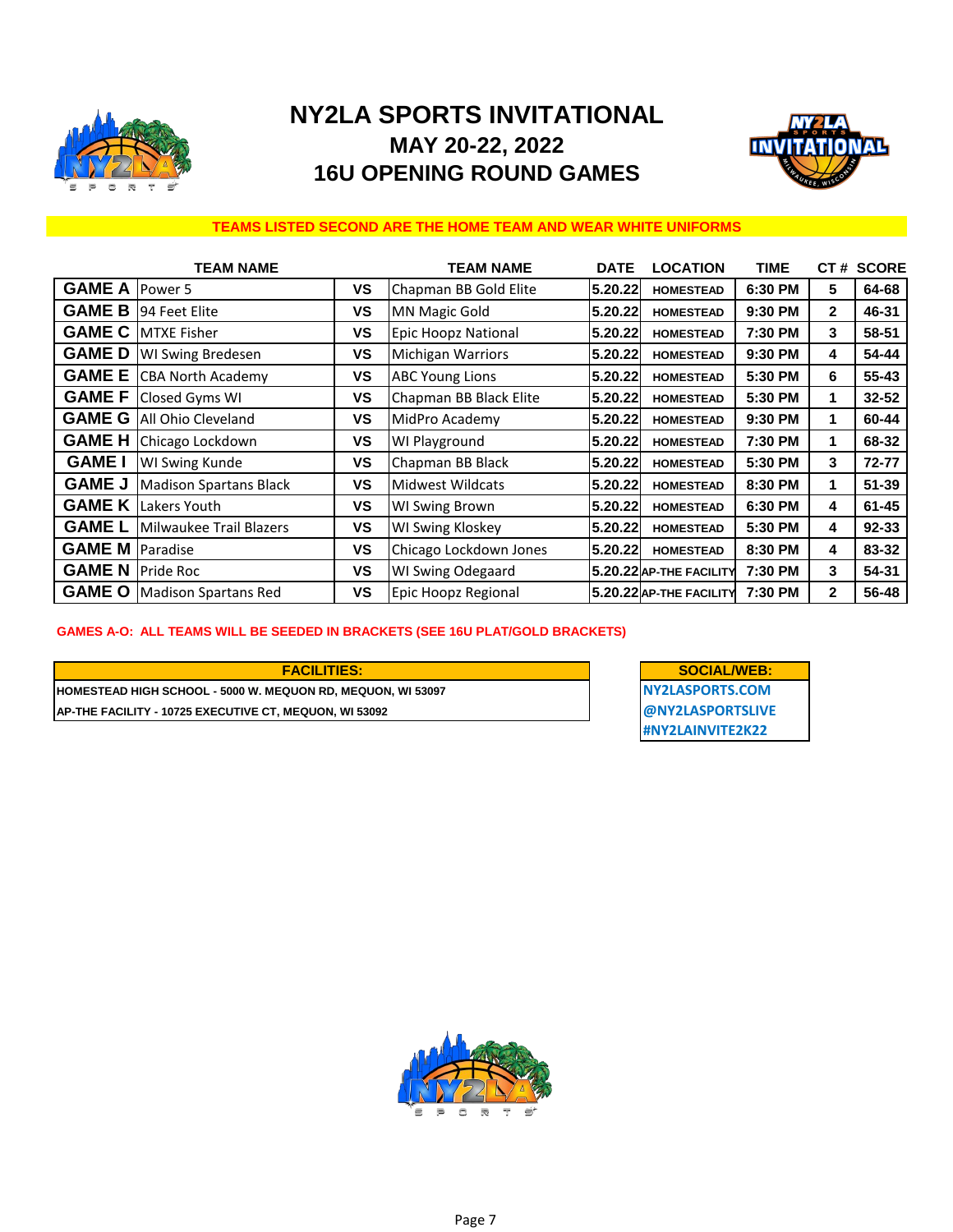

#### **MAY 20-22, 2022 NY2LA SPORTS INVITATIONAL 16U GOLD BRACKET 16U PLATINUM BRACKET**





**NY2LASPORTS.COM @NY2LASPORTSLIVE**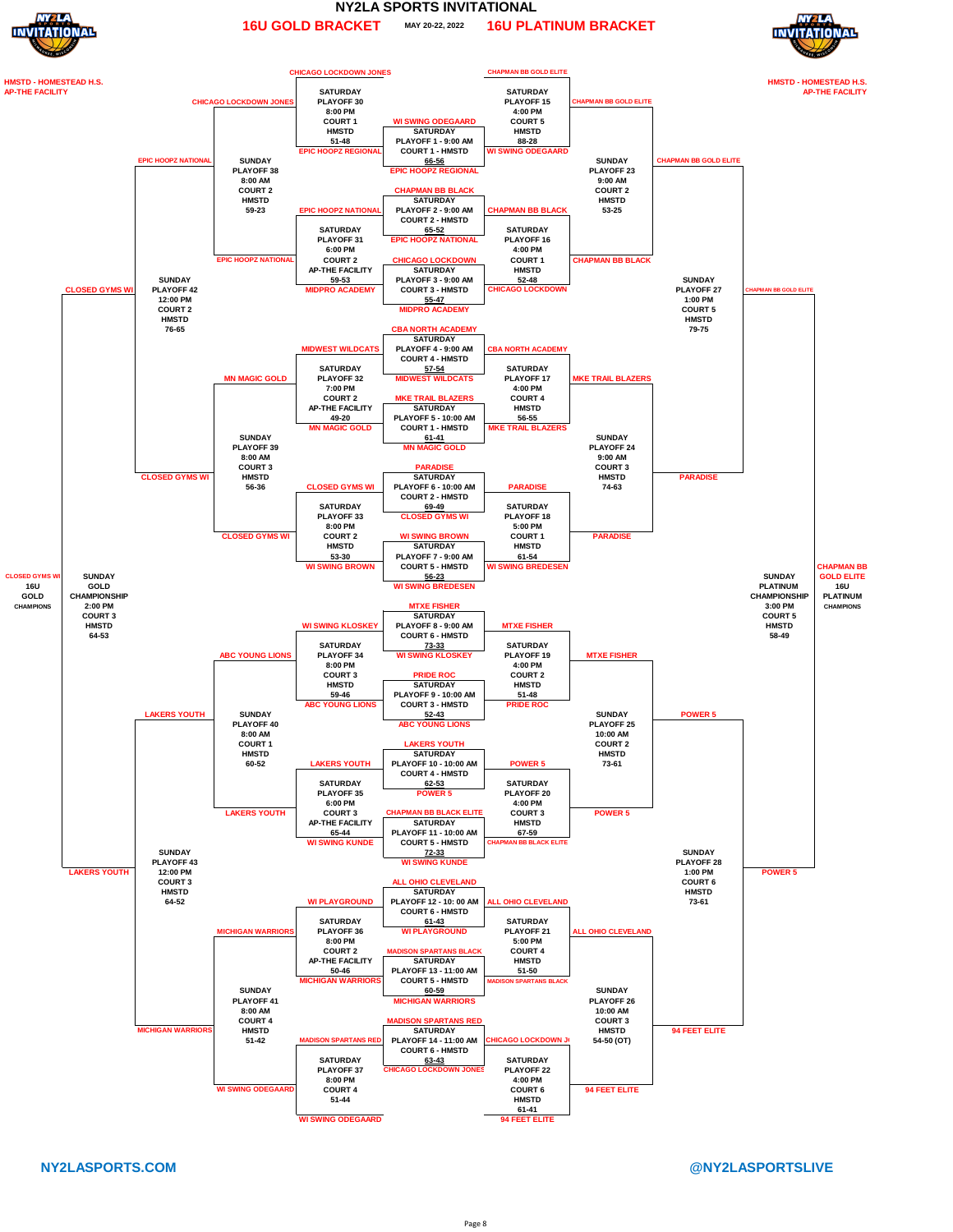

# **NY2LA SPORTS INVITATIONAL MAY 20-22, 2022 15U OPENING ROUND GAMES**



#### **TEAMS LISTED SECOND ARE THE HOME TEAM AND WEAR WHITE UNIFORMS**

|               | <b>TEAM NAME</b>                    |           | <b>TEAM NAME</b>         | <b>DATE</b> | <b>LOCATION</b>         | TIME    |              | CT# SCORE |
|---------------|-------------------------------------|-----------|--------------------------|-------------|-------------------------|---------|--------------|-----------|
| <b>GAME A</b> | Phenom U-Team Herro EYBL            | ٧S        | The Academy              | 5.20.22     | <b>HOMESTEAD</b>        | 7:30 PM | 6            | 58-61     |
| <b>GAME B</b> | 94 Feet Elite                       | <b>VS</b> | Chapman BB Gold Elite    |             | 5.20.22 AP-THE FACILITY | 9:30 PM | $\mathbf{2}$ | 65-64     |
| <b>GAME C</b> | <b>WI Swing Kelm</b>                | ٧S        | All Ohio Cleveland       |             | 5.20.22 AP-THE FACILITY | 9:30 PM | 1            | 63-38     |
| <b>GAMED</b>  | <b>MTXE Bestor</b>                  | ٧S        | <b>Michigan Warriors</b> |             | 5.20.22 AP-THE FACILITY | 9:30 PM | 3            | 66-46     |
| <b>GAME E</b> | <b>WI Blizzard Borowicz</b>         | VS        | Epic Hoopz               |             | 5.20.22 AP-THE FACILITY | 6:30 PM | $\mathbf{2}$ | 62-19     |
| <b>GAME F</b> | <b>IPro Lane Team Herro</b>         | ٧S        | Ronnie Fields Elite      |             | 5.20.22 AP-THE FACILITY | 7:30 PM | 1            | 64-41     |
|               | <b>GAME G   MidPro Academy East</b> | ٧S        | <b>Peak Vision Elite</b> |             | 5.20.22 AP-THE FACILITY | 8:30 PM | 1            | 56-44     |
| <b>GAME H</b> | Lakeshore Force                     | ٧S        | 194 Feet Elite Black     |             | 5.20.22 AP-THE FACILITY | 8:30 PM | $\mathbf{2}$ | $51 - 25$ |
| <b>GAME I</b> | <b>MTXE Bergan</b>                  | ٧S        | Chapman BB Gold          |             | 5.20.22 AP-THE FACILITY | 5:30 PM | 1            | 57-55     |
| <b>GAME J</b> | WI Blizzard Hawley                  | ٧S        | Lakers Youth             |             | 5.20.22 AP-THE FACILITY | 5:30 PM | $\mathbf{2}$ | 76-66     |
| <b>GAME K</b> | <b>Together As One</b>              | ٧S        | <b>WI Swing Brown</b>    |             | 5.20.22 AP-THE FACILITY | 5:30 PM | 3            | 57-60     |
| <b>GAME L</b> | <b>E2E Elite</b>                    | ٧S        | <b>WI Hoops Select</b>   |             | 5.20.22 AP-THE FACILITY | 6:30 PM | 1            | 40-54     |
| <b>GAME M</b> | MidPro Academy West                 | <b>VS</b> | <b>WI Swing Lindberg</b> |             | 5.20.22 AP-THE FACILITY | 6:30 PM | 3            | 66-46     |
| <b>GAME N</b> | <b>Grind Family Chicago</b>         | ٧S        | <b>WI Warriors</b>       |             | 5.20.22 AP-THE FACILITY | 8:30 PM | 3            | 68-64     |

#### **GAMES A-N: ALL TEAMS WILL BE SEEDED IN BRACKETS (SEE 15U PLAT/GOLD BRACKETS)**

**HOMESTEAD HIGH SCHOOL - 5000 W. MEQUON RD, MEQUON, WI 53097 AP-THE FACILITY - 10725 EXECUTIVE CT, MEQUON, WI 53092**  $FACILITIES:$ 

| <b>SOCIAL/WEB:</b> |  |
|--------------------|--|
| NY2LASPORTS.COM    |  |
| @NY2LASPORTSLIVE   |  |
| #NY2LAINVITE2K22   |  |

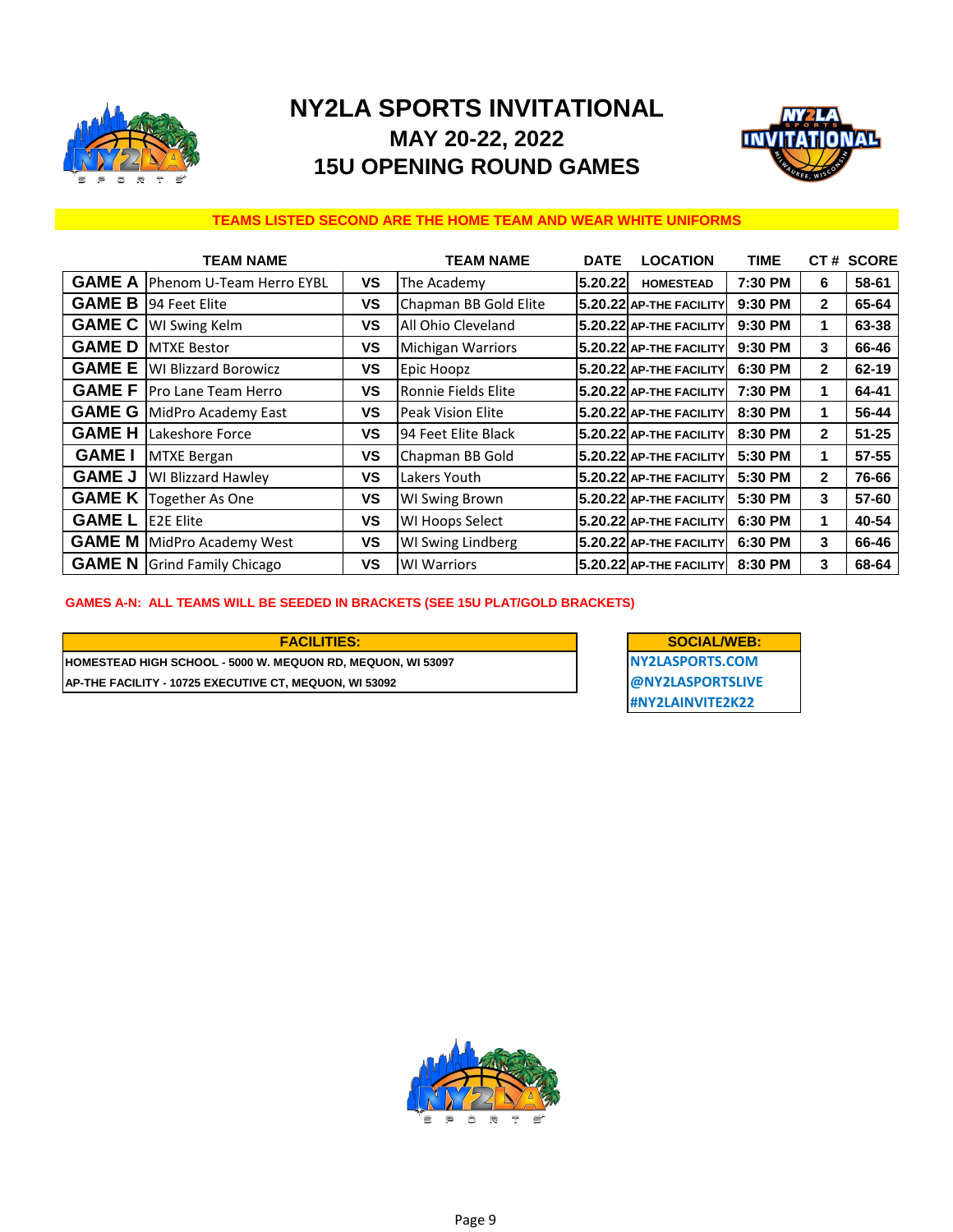

#### **MAY 20-22, 2022 NY2LA SPORTS INVITATIONAL 15U GOLD BRACKET 15U PLATINUM BRACKET**



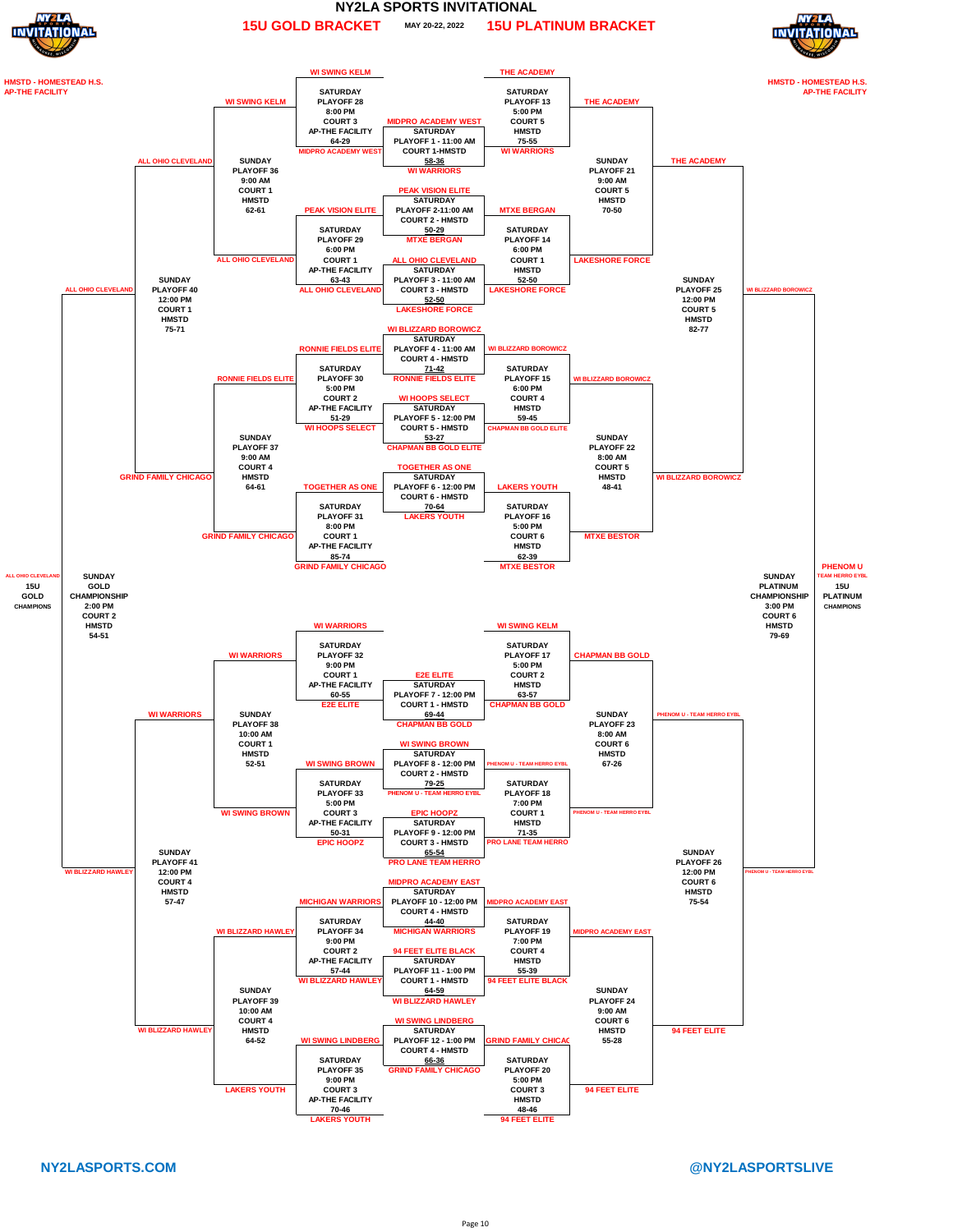

## **NY2LA SPORTS INVITATIONAL MAY 20-22, 2022 14U OPENING ROUND GAMES**



#### **TEAMS LISTED SECOND ARE THE HOME TEAM AND WEAR WHITE UNIFORMS**

| <b>TEAM NAME</b>                     |    | TEAM NAME               | <b>DATE</b> | <b>LOCATION</b>                  | <b>TIME</b> |              | CT# SCORE |
|--------------------------------------|----|-------------------------|-------------|----------------------------------|-------------|--------------|-----------|
| <b>GAME A   Phenom University</b>    | ٧S | Minnesota Comets        |             | $5.21.22$ AP-THE FACILITY        | 11:00 AM    | $\mathbf{2}$ | 64-62     |
| <b>GAME B</b> Chapman BB Gold Elite  | ٧S | All In Athletics Kay    |             | 5.21.22 AP-THE FACILITY 11:00 AM |             | 3            | $62 - 11$ |
| <b>GAME C</b>   43 Hoops Team Aurora | ٧S | Racine Truth            |             | 5.21.22 AP-THE FACILITY          | 10:00 AM    | 3            | $57 - 28$ |
| <b>GAME D</b>   WI Swing Cralam      | ٧S | Chapman BB Black Elite  |             | 5.21.22 AP-THE FACILITY          | 10:00 AM    | $\mathbf{2}$ | 58-38     |
| <b>GAME E</b> MidPro Academy         | ٧S | <b>ABP Athletics</b>    |             | 5.21.22 AP-THE FACILITY          | $9:00$ AM   | 3            | 44-54     |
| <b>GAME F</b> Michigan Warriors      | ٧S | <b>Together As One</b>  |             | $5.21.22$ AP-THE FACILITY        | 11:00 AM    |              | 60-66     |
| <b>GAME G MTXE Cizauskas</b>         | ٧S | Paradise                |             | $5.21.22$ AP-THE FACILITY        | $9:00$ AM   | $\mathbf{2}$ | 39-44     |
| <b>GAME H Closed Gyms</b>            | ٧S | <b>WI Swing Treador</b> |             | 5.21.22 AP-THE FACILITY 10:00 AM |             |              | 58-38     |

#### **GAMES A-H: ALL TEAMS WILL BE SEEDED IN BRACKETS (SEE 14U PLAT/GOLD BRACKETS)**

**HOMESTEAD HIGH SCHOOL - 5000 W. MEQUON RD, MEQUON, WI 53097 NY2LASPORTS.COM AP-THE FACILITY - 10725 EXECUTIVE CT, MEQUON, WI 53092 @NY2LASPORTSLIVE**

**#NY2LAINVITE2K22 FACILITIES: SOCIAL/WEB:**

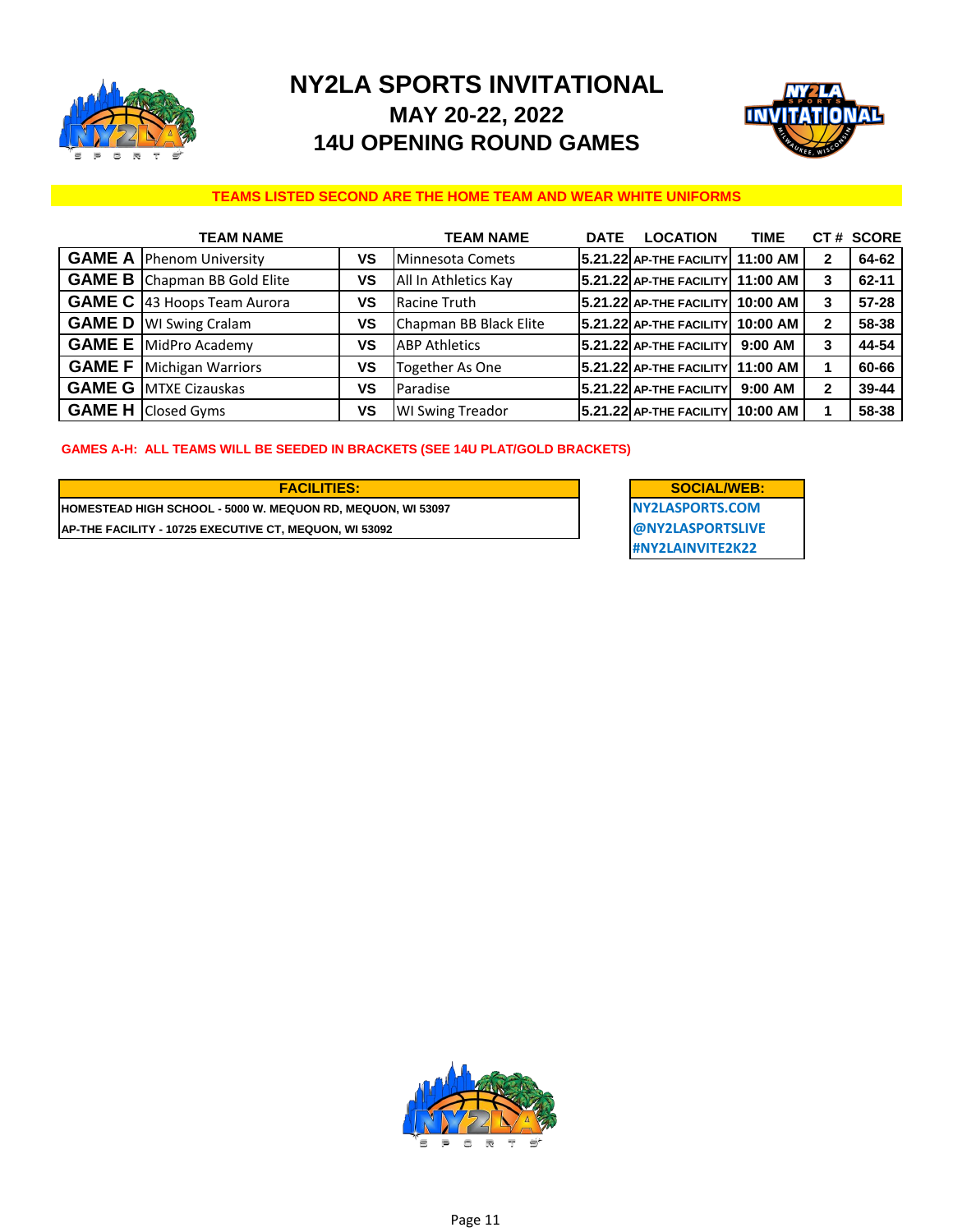



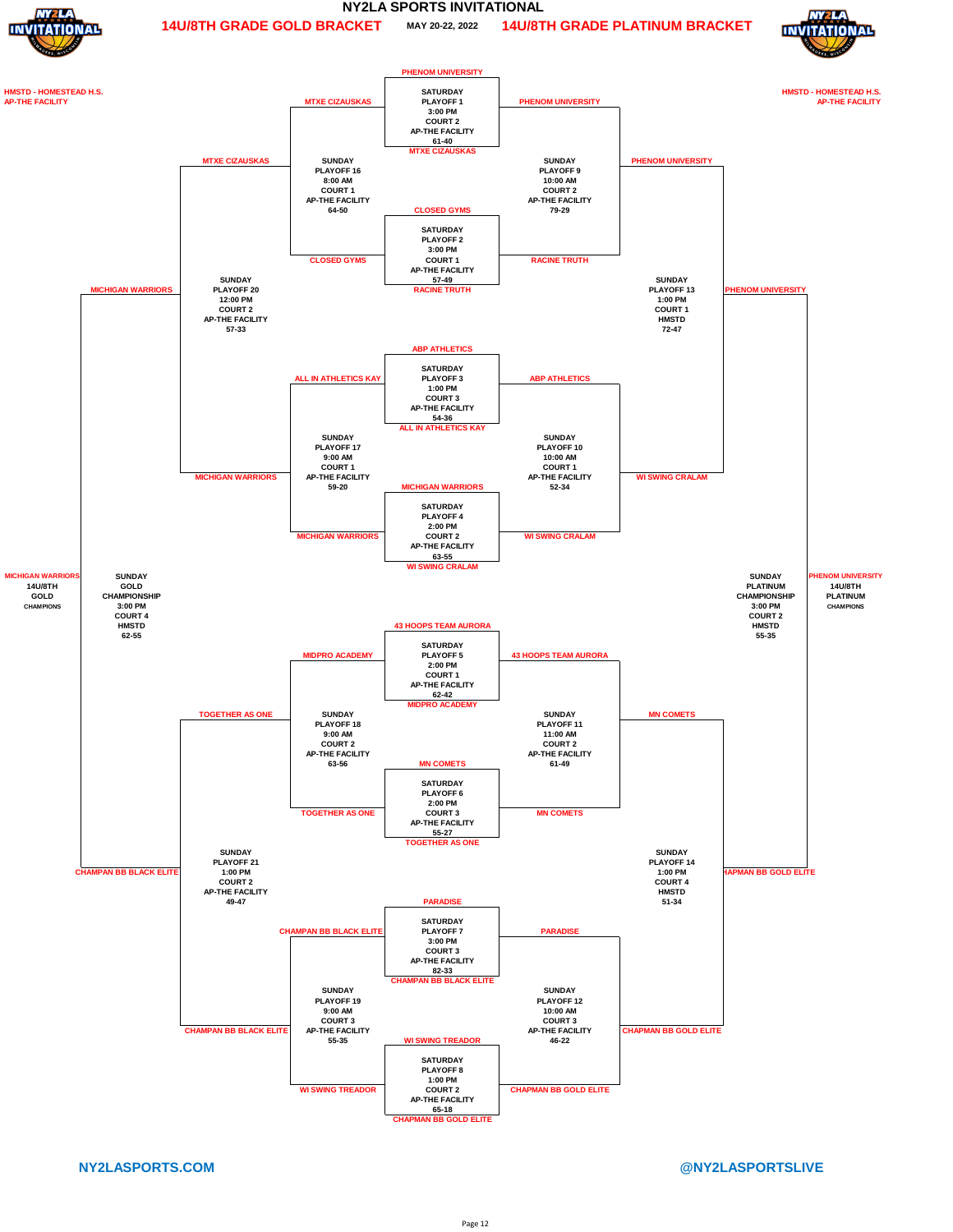

# **NY2LA SPORTS INVITATIONAL MAY 20-22, 2022 13U/7TH GRADE POOL KEY**



| <b>POOL A</b><br>$+/- 1 +/- 2 +/- =$ |                      |       |      |  |                | 13U/7TH P       |
|--------------------------------------|----------------------|-------|------|--|----------------|-----------------|
|                                      | The Academy          | ı-9   | $+2$ |  |                | (All teams adva |
|                                      | <b>MTXE</b>          | l-15  | $-2$ |  | A <sub>1</sub> | The Academy     |
| 13                                   | <b>WI Swing Noll</b> | $+15$ | +9   |  | A <sub>2</sub> | <b>MTXE</b>     |

|     | <b>POOL B</b>                 |            | $+/- 1 +/- 2 +/- =$ | <b>B1</b>      | Chapman Basketball          |
|-----|-------------------------------|------------|---------------------|----------------|-----------------------------|
| l 1 | Chapman Basketball Gold Elite | <b>+15</b> | l+5                 | <b>B2</b>      | Michigan Playmakers         |
| 2   | Michigan Playmakers           | $-10$      | l-5                 | <b>B3</b>      | <b>WI Blizzard Borowicz</b> |
| ვ   | <b>WI Blizzard Borowicz</b>   | l+10       | l-15                | C <sub>1</sub> | MidPro Academy              |

|                          | <b>POOL C</b>           |           |          | $+/- 1 +/- 2 +/- =$ | C3              | Madison Spartans        |
|--------------------------|-------------------------|-----------|----------|---------------------|-----------------|-------------------------|
| $\overline{\phantom{a}}$ | MidPro Academy          | l+15 l+13 |          |                     | ID1             | <b>JABP Athletics</b>   |
| 2                        | <b>Effort Unbeaten</b>  | $+15$     | $1 - 13$ |                     | ID <sub>2</sub> | Chapman Basketball Gold |
| Ι3                       | <b>Madison Spartans</b> | $-15$     | $-15$    |                     | ID3             | <b>WI Swing Bosch</b>   |

|             | <b>POOL D</b>           |             | $+/- 1 +/- 2 +/- =$ |  |
|-------------|-------------------------|-------------|---------------------|--|
|             | <b>ABP</b> Athletics    | -3          | -15                 |  |
| <u> 2</u>   | Chapman Basketball Gold | $+15$       | $+15$               |  |
| $ 3\rangle$ | <b>WI Swing Bosch</b>   | <b>I-15</b> |                     |  |

| <b>POOL A</b>       |       |       | $+/-1$ +/-2 +/- =     | <b>13U/7TH POOL KEY</b> |                                 |  |  |  |
|---------------------|-------|-------|-----------------------|-------------------------|---------------------------------|--|--|--|
| y                   | -9    | $+2$  |                       |                         | (All teams advance to playoffs) |  |  |  |
|                     | $-15$ | -2    |                       | A1                      | The Academy                     |  |  |  |
| 非                   | $+15$ | l+9   |                       | A2                      | <b>MTXE</b>                     |  |  |  |
|                     |       |       |                       | A3                      | <b>WI Swing Noll</b>            |  |  |  |
| <b>POOL B</b>       |       |       | $+/-1$ + $/-2$ + $/-$ | <b>B1</b>               | Chapman Basketball Gold Elite   |  |  |  |
| sketball Gold Elite | $+15$ | l+5   |                       | <b>B2</b>               | Michigan Playmakers             |  |  |  |
| <b>ymakers</b>      | -10   | -5    |                       | <b>B3</b>               | <b>WI Blizzard Borowicz</b>     |  |  |  |
| orowicz?            | $+10$ | $-15$ |                       | C <sub>1</sub>          | MidPro Academy                  |  |  |  |
|                     |       |       |                       | C <sub>2</sub>          | <b>Effort Unbeaten</b>          |  |  |  |
| <b>POOL C</b>       |       |       | $+/- 1 +/- 2 +/- =$   | C <sub>3</sub>          | <b>Madison Spartans</b>         |  |  |  |
| lemy                | $+15$ | $+13$ |                       | D <sub>1</sub>          | <b>ABP Athletics</b>            |  |  |  |
| ıten                | $+15$ | $-13$ |                       | D <sub>2</sub>          | Chapman Basketball Gold         |  |  |  |
| ırtans              | $-15$ | $-15$ |                       | D <sub>3</sub>          | WI Swing Bosch                  |  |  |  |